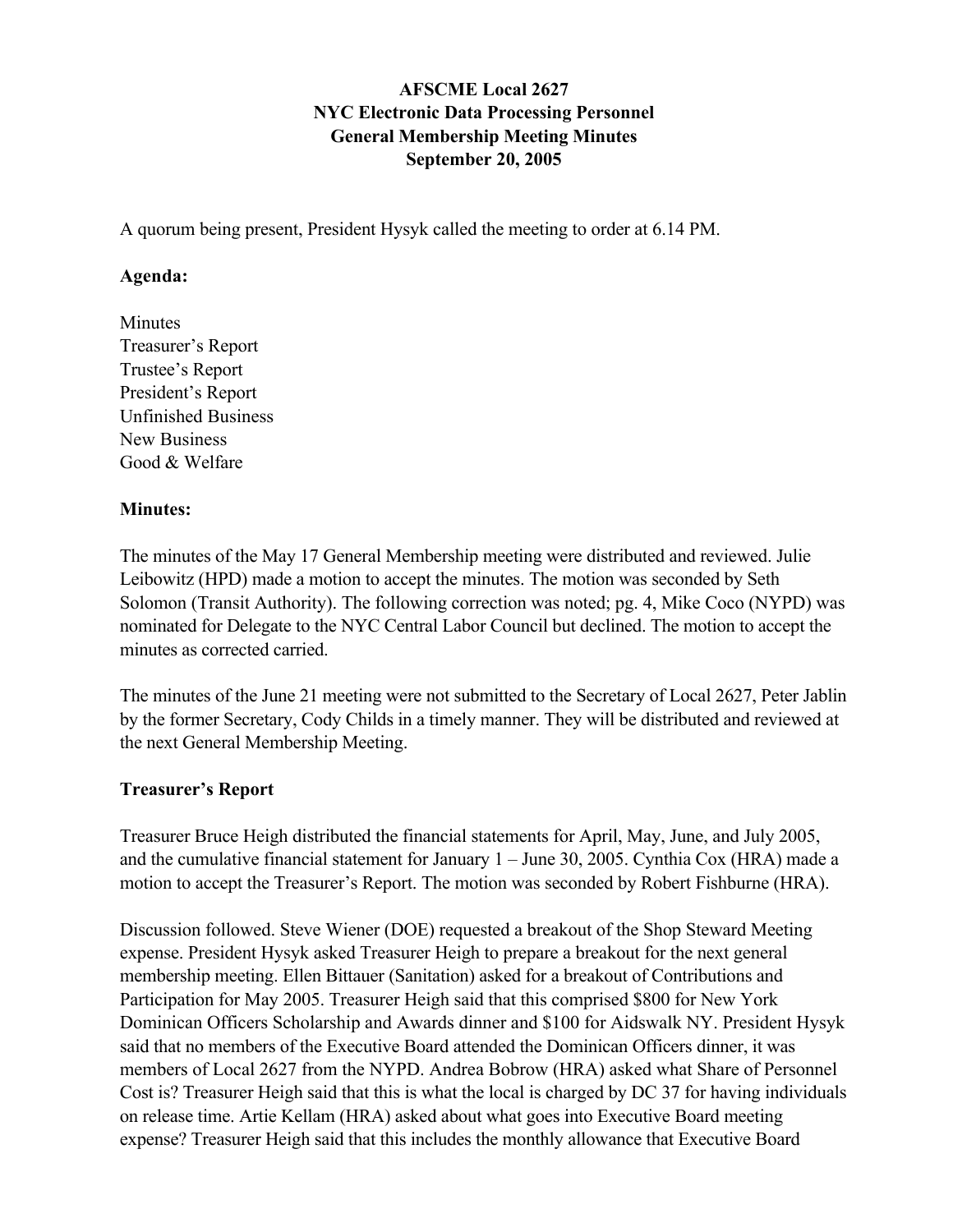members receive. President Hysyk suggested that the reporting categories be changed in next year's budget so that their titles better reflect the expenses included in each category. Seth Solomon (Transit Authority) said that it seems that almost all the dues received goes to either AFSCME or DC 37 and asked for an explanation. Treasurer Heigh said that these expenses are called per caps and they come off the top of our dues. Because the per capita deductions are so large a portion of our dues (96%), the local has an operating deficit in ten of the twelve months of the year. The only months where the local has an excess of income are the two three-paycheck months.

A vote was taken and the motion to accept the Treasurer's Report carried.

# Trustee's Report

President Hysyk turned the meeting over to Trustee Charles McClain.

The Report of the Independent Auditors on Local 2627's financial statements for the year ended December 31, 2004 was distributed. (See attached)

Charles McClain introduced the local's auditor, Peter DeCarlo of Novak/Francella LLC.

Peter DeCarlo said that financial statements can be presented by natural classification or functional classification. Natural classification would describe what an expense was, for example, "food", functional classification would describe what the food was used for, for example, "meetings". He said that either method is correct and depends on the preference of the person preparing the financial statements.

Peter DeCarlo also noted that for the year 2004, the local received approximately \$1,500,000 in dues and had \$1,450,000 in per capita taxes. This left only \$50,000 to cover all the other expenses of the local. All the other expenses of the local cost approximately \$152,000 and this is why the local's reserves decreased over the course of the year.

Charles McClain presented the report and directed questions to Peter DeCarlo and Treasurer Heigh

Andrea Simon (HRA) said that the per capita deductions are huge and that members are questioning smaller expenses which have little impact on the bottom line. Peter DeCarlo said that per capitas make up 96 percent of the local's dues received.

<sup>1st</sup> Vice-president Robert Ajaye (BMCC) said that the services that the local is providing are services that the members have asked for. He said that while the cost of everything has gone up, Local 2627's dues have remained the same, and that it was a mistake that the proposed dues increase did not pass last year.

Artie Kellam (HRA) asked for a breakdown of Conferences and Conventions, and Insurance. Peter DeCarlo said that the Conferences and Conventions included the 2004 AFSCME International convention. Treasurer Heigh said that Insurance includes a surety bond that the local pays to AFSCME and for Directors and Board members liability insurance.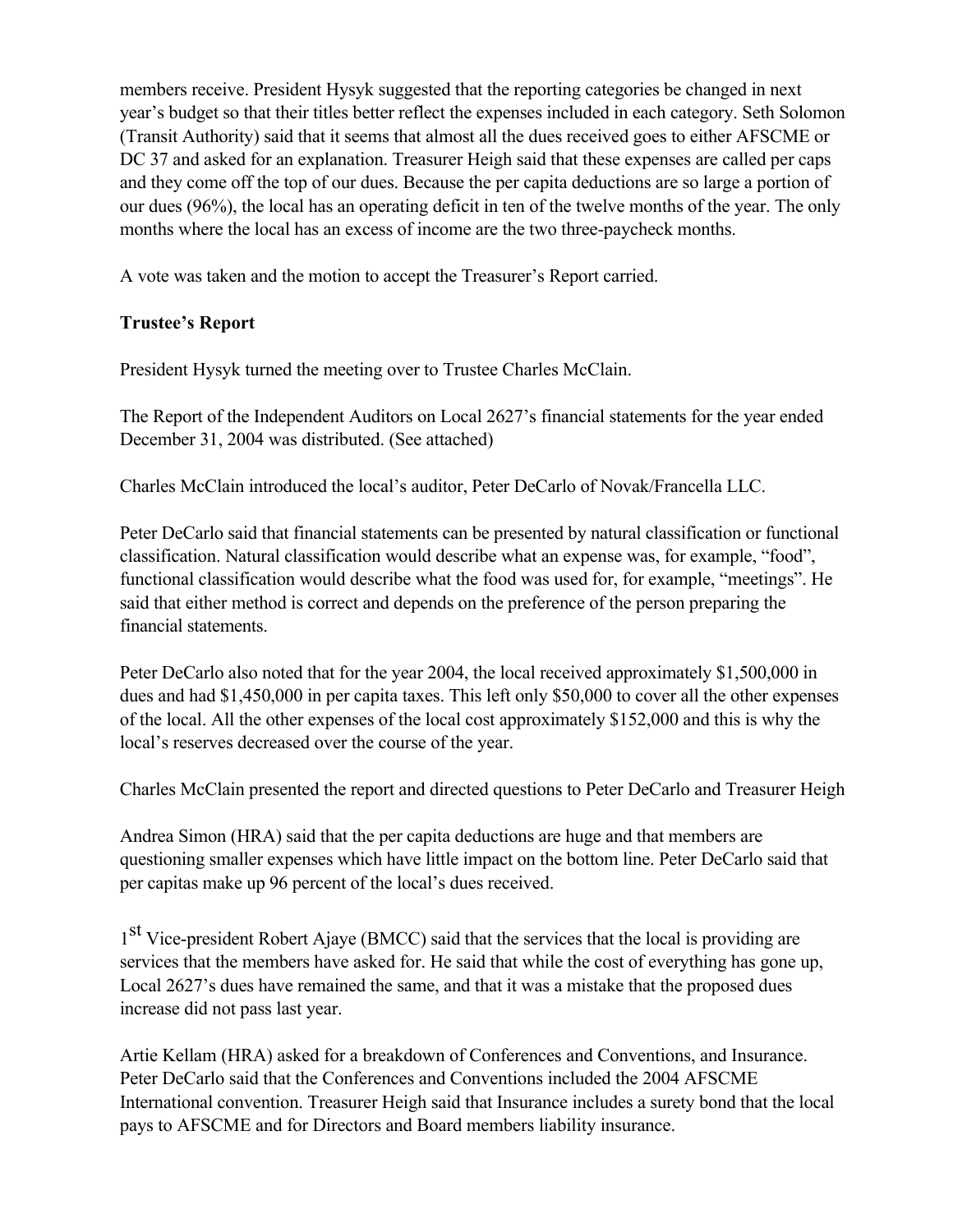Gilbert Sambolin (DOE) asked the auditor to explain his process. Peter DeCarlo said that the auditors send out verification requests to banks to verify the local's assets, review DC 37's monthly reports to verify dues received and a sample of vouchers, invoices and other documentation to verify expenses.

Mike Moses (HRA) asked how long the local's reserves will last at current rates of dues and spending. President Hysyk said that the officers elected in the local's election will need to address both the issue of the local's dues and spending as soon as possible.

Valerie Briot (TRS) asked for an explanation of how the local invests its money. Peter DeCarlo said that the items that a local can invest in are defined by AFSCME in the Financial Standards Code. Investments are required to be conservative.

Lynda Sobiesky (Brooklyn College) asked how our dues relate to the growth in our salaries. President Hysyk said that he asked Mike Musaraca, DC 37 economist, to do this calculation for members in mayoral agencies. Over the approximately ten-year period that Local 2627's dues remained flat, the salaries of members in mayoral agencies increased by 36.1% and inflation was a few points lower. This does not include the legislation that was passed that eliminated the 3% pension deduction for Tier 4 members with ten years of credited service.

Dana Hughes (HRA) made a motion to accept the Trustee's Report. Gilbert Sambolin (DOE) seconded the report and it passed.

#### President's Report

President Hysyk introduced Moira Dolan and asked her to give a civil service report. President Hysyk said that this will be the last civil service report that Moira Dolan will be giving since she will be taking a new position at DC 37.

Moira Dolan said that she will be taking a position in the public policy area of the research department.

Moira Dolan said that her report is as of September 2005.

Computer Aide: No existing list and no exam scheduled this year.

- Computer Associate (Operations): New list since last report -- 111 eligibles, 13 promotional appointments, 7 open-competitive appointments
- Computer Associate (Software): 15 additional appointments since last report for a total of 108 open-competitive appointments
- Computer Programmer Analyst: 4 additional appointments since last report for a total of 41 opencompetitive appointments
- Computer Specialist (Operations): new list since last report 88 eligibles, 9 promotional appointments, 1 open-competitive appointment
- Computer Specialist (Software): 1390 eligibles, 81 promotional appointments, 271 opencompetitive appointments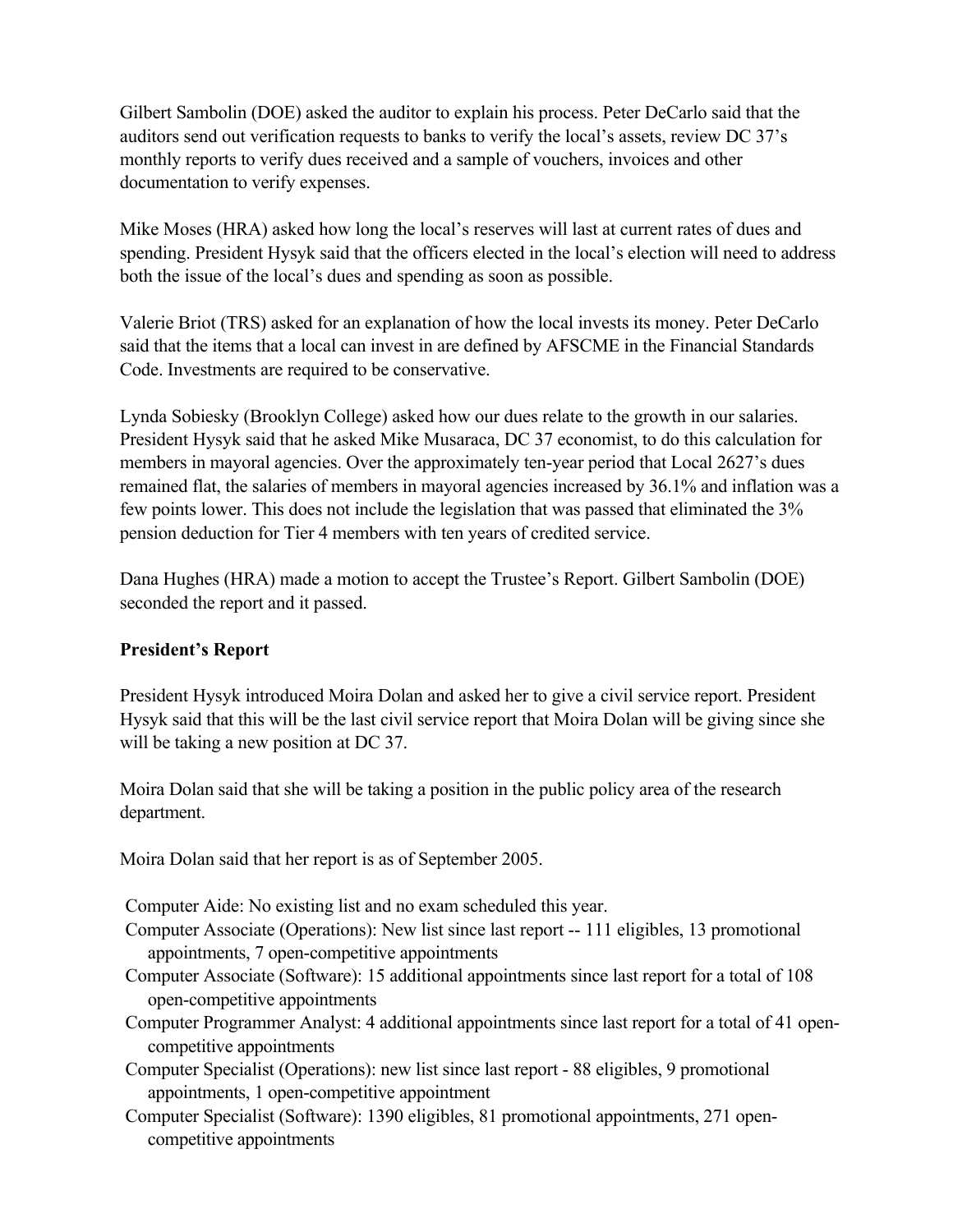Moira Dolan said that the senior colleges in CUNY will get their rate and retro payments on October 27. This includes the 2.5%, 2.75%, and the 2% due on October 1, 2005. Community colleges have already been paid the first two increases and the 2% due on October 1 will be paid the first paycheck in October. The additional 1% for the Transit Authority is still in discussion.

Gene Olmstead (HRA) asked about when the Computer Systems Manager exam will be given. He said that there have been a lot of provisional hiring of political appointments in this title recently. Moira Dolan said that since this is a promotional title this exam is on our request list. Local 2627 is looking into the possibility of representing Computer Systems Managers.

Dana Hughes (HRA) asked about the new Certified titles. Moira Dolan said that these are noncompetitive titles that Local 2627 represents.

Ralph Goldberg (HHC) asked how long leave lines are held. Moira Dolan said that the line is kept until a person wants to claim it.

Gilbert Sambolin (DOE) asked why the title of Telecommunications Specialist was separated into Data and Voice specialties. Moira Dolan said that the city separated these titles because they decided that the two specialties were different and required a different group of people. There are now two title codes for the different specialties.

Tom Eng (Sanitation) asked about how a list is called. Moira Dolan said that depending on where you are on a list you may get called sooner rather than later. She also said that if a person is on an open-competitive list, they may get called by an agency other than their own.

Valerie Briot (TRS) said that it helps if you are on a selective certification in getting called more quickly from a civil service list. She also asked about the status of the new Computer Associate (Software) list. President Hysyk said that the exam hasn't been graded yet and the list hasn't been established.

Lenny Days (HRA) asked about getting levels added to the Telecommunications Specialist title. Moira Dolan said that this is a demand for unit bargaining. It has been included in the union's demands the last two rounds, and will be included again in the upcoming negotiations. She also said that the Telecommunications Specialist titles are not residency-exempt.

John Moy (DOC) asked how to check on his status on a civil service list and how the list is moving. Moira Dolan said that DCAS has an automated civil service telephone line to check: 212-669-1357.

Eugene Onnaga (DOE) asked about the movement of the Computer Specialist (Software) list. Moira Dolan said that the union is pushing for the movement of the list, but that provisionals may be bumped by the process.

Dana Hughes (HRA) said that a report of how different scores are distributed on a list would be helpful. President Hysyk said that the present Computer Specialist (Software) list has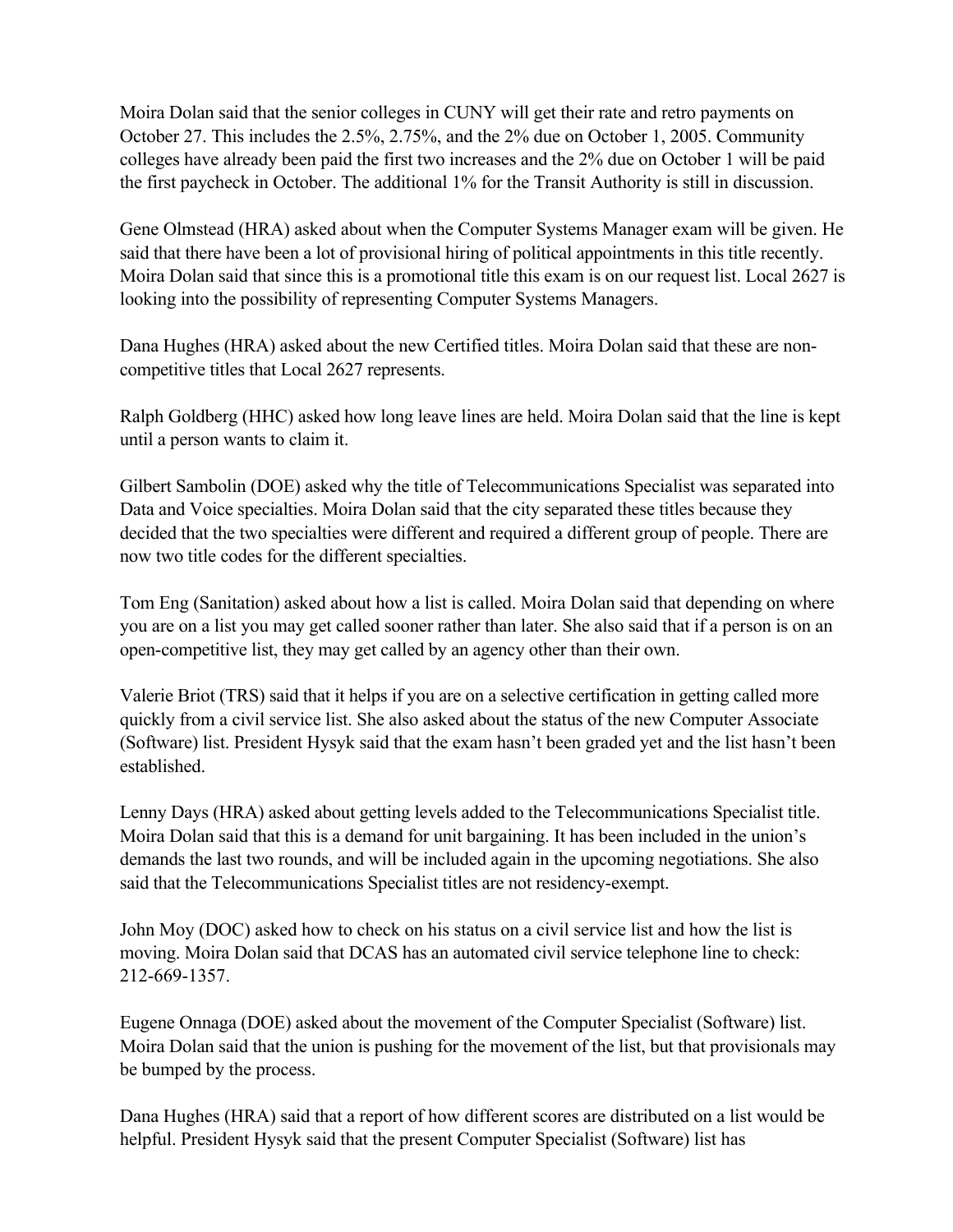approximately 900 names; 650 of these names scored a 100. The city can choose any one of the 650 candidates with scores of 100. A person who scored a 70 on this exam has little chance of being picked up because of the large number of people with scores of 100.

President Hysyk thanked Moira Dolan for her report.

President Hysyk said that a lot of our members who are permanent in the title of Computer Associate (Operations) failed the Computer Specialist (Operations) exam. There will be a review class on Thursday, September 22, to help members with their appeals.

President Hysyk said that as a result of a protest brought by members of Local 2627 concerning the presence of slates on the election ballot, AFSCME hearing officer John Seferian had ruled that the local's recent election must be rerun by October 13. President Hysyk said that the Election Committee and DC 37's legal department had received clarification on this, and determined that the election must be completed by October 13.

President Hysyk said that copies of the AFSCME decision and the Public Employee Press article regarding the decision were available for members.

President Hysyk said that the Election Committee had sent out a postcard announcing the dates of the new election, and giving the phone number of the American Arbitration Association to call if a member does not get a ballot. President Hysyk said that ballots were mailed by the American Arbitration Association on September 19, and are due back on October 13.

President Hysyk said that the card and ballot were sent only to union members, not agency shop fee payers. President Hysyk said that there are approximately 3000 union members out of a total membership of 3600 in Local 2627.

President Hysyk turned the meeting over to Mohamed Zaman, member of the Election Committee. Charlie Michaels, chair of the Election Committee, was ill and unable to attend the meeting. President Hysyk also introduced Robin Roach, Associate General Counsel of DC 37.

Robin Roach said that the AFSCME judicial chairperson had directed that the candidates for each office be listed in alphabetical order on the ballot. Mohamed Zaman said that this is also his understanding, and that the candidates will be the same as before, no new candidates with the candidates listed alphabetically.

President Hysyk said that there will be no slates on the ballot for the rerun of the election.

Steve Wiener (DOE) said that he felt that President Hysyk was responsible for the violation of AFSCME rules. President Hysyk said that he had sent a letter to the Election Committee requesting that his team be listed as a slate, and that the decision to allow slates on the ballot was made by the Election Committee.

Mohamed Zaman said that the Election Committee had discussed the issue of allowing slates, and felt that they were making the correct decision.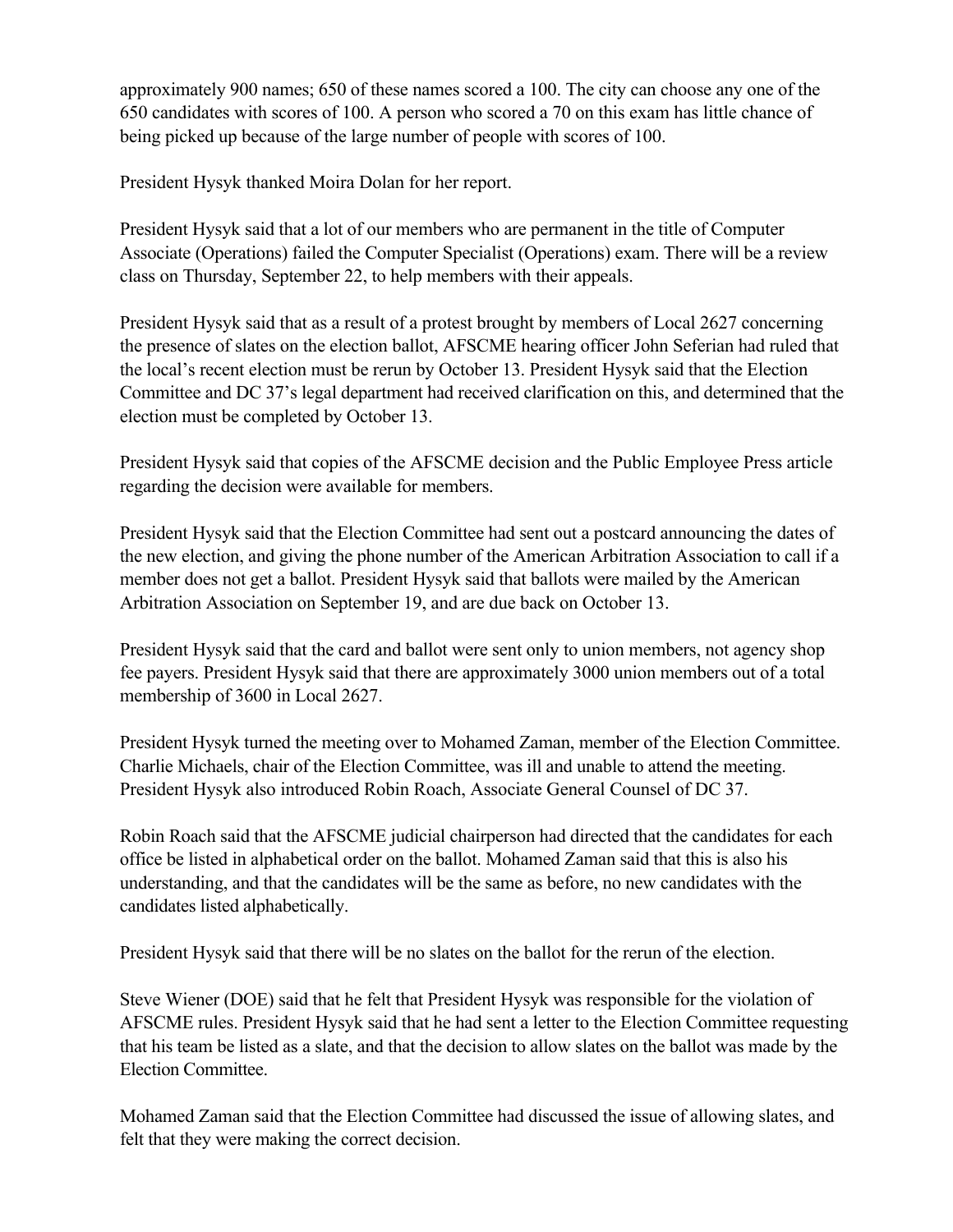Artie Kellam (HRA) said that the issue was not slates, but rather that there had been a motion passed at the nominations meeting in 2002 against the use of slates. The use of slates represented a change in the ballot without notifying the membership.

Keith Trader (DOE) said that he believes that not all members received election materials in the mail.

Kenny Williams (DoItt) said he had been an observer at the counting of ballots. He said that ballots were counted based on invalid marks.

Robin Roach said that the law says that if a voter's intent is clear the ballot should be counted, whether it is marked, for example, with a check or a star. The Election Committee must be consistent in applying its rules. She also said that she will be present on October 13 for the counting of the ballots.

Ibrahim Osden (DoItt) asked how much the new election will cost.

President Hysyk said approximately \$7,000 – \$7,500.

Kenny Williams (DoItt) said that President Hysyk chose the members of the Election Committee.

President Hysyk said that he had recommended Charlie Michaels as chair to the Executive Board. He said that this recommendation was approved unanimously by the Executive Board. The remaining members were chosen from volunteers at the nominations meeting.

Mohamed Zaman said that he had volunteered for the Election Committee at the meeting.

Bernie McFall (DEP) said that he had also been an observer at the counting of the ballots and that the process had gone smoothly.

Gilbert Sambolin (DOE) asked if the local's liability insurance could cover the cost of the second election.

President Hysyk said whoever is in office should explore that question. He also said that he feels that DC 37 has some responsibility for the cost of the new election.

Florence Smith (Corrections) said that we are a union and we should be unified.

Robert Ajaye (BMCC) said that the hearing officer had only found a minor issue.

Linda Sobiesky (Brooklyn College) asked when the officers elected in the rerun of the election will take office.

President Hysyk said that the election committee will give its report at a special general membership meeting on Tuesday, October 18, and the officers will be sworn in that night. He said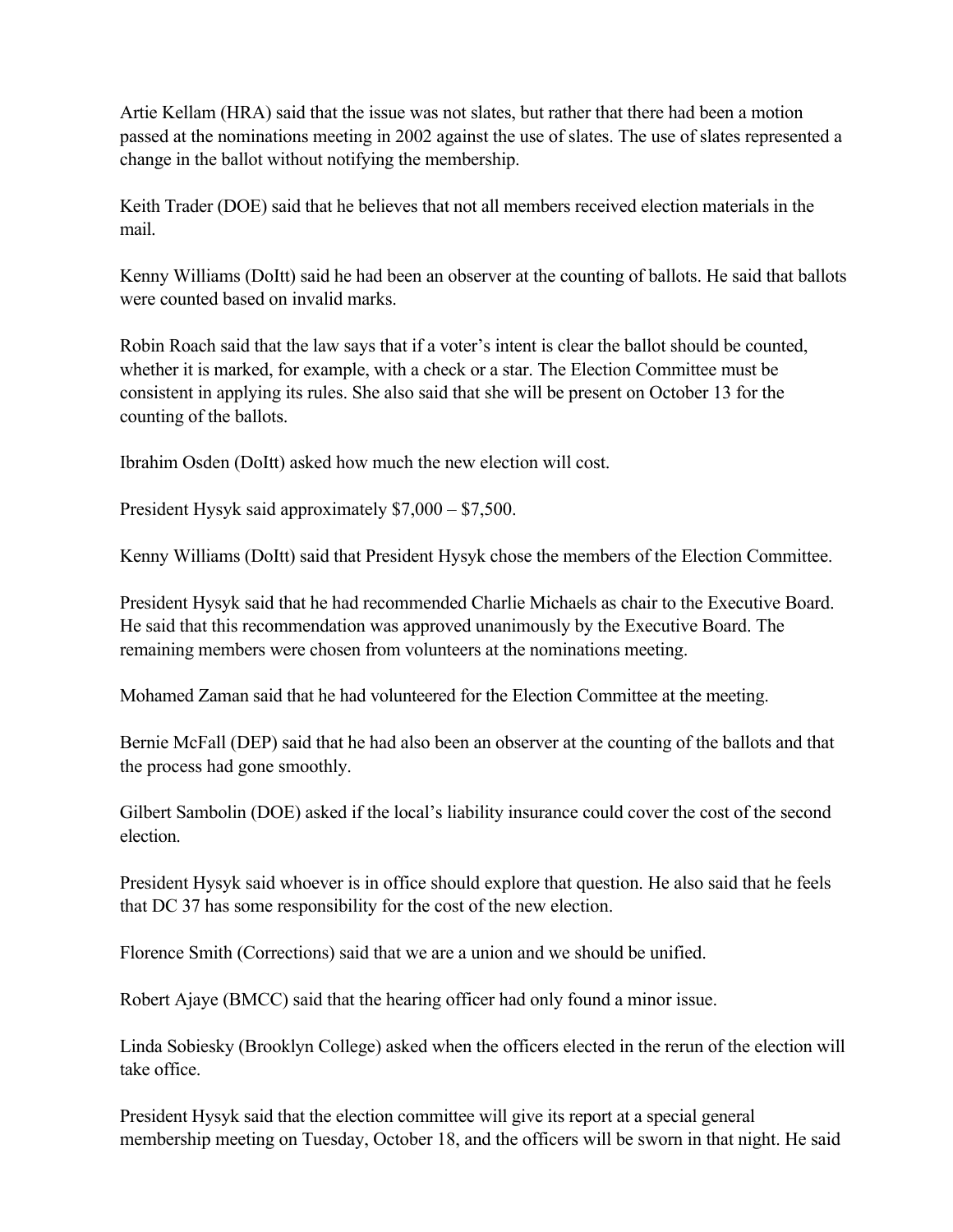that AFSCME election rules create the possibility that runoffs may be needed in some of the races.

Artie Kellam (HRA) said that he did not receive sufficient notification of the dates of the new election.

Robin Roach said that all the AFSCME Election Manual requires the Election Committee to do is to give notice of the election by mail. If the Election Committee had only arranged for ballots to be sent out, that would have been sufficient notice of the election.

Gary Goff (DOF) said that there had been a lot of fruitful discussion but some of the statements that have been made amounted to campaigning. He said that these statements were appropriate for the campaign, but not for the general membership meeting.

Bill Elkin (HRA) called the question and made a motion to move the agenda. Robert Fishburne (HRA) seconded the motion and the motion carried.

A hand count on the motion was requested and conducted. There were 25 hands in favor of the motion, and 17 opposed. President Hysyk resumed his report.

President Hysyk said that he has told members repeatedly not to use agency Internet for personal business, and that there are several situations where employee's use of the Internet is being investigated by their agency. Steve Wiener (DOE) asked what agencies. President Hysyk said HRA. President Hysyk said that forwarding an inappropriate message could cause the originator, the receiver, and any other persons who the message was sent to have their computer usage investigated.

President Hysyk said bargaining for a new contract starts tomorrow.

President Hysyk reported on legislation. A new pension bill has been passed that enables persons who took loans against their pension to pay back their loans after they have retired and have their pensions restored to the full benefit. Governor Pataki vetoed the 25/55 bill, and also a bill that would have established tier equity for overtime.

President Hysyk said that DC 37's annual legislative conference will be held on Saturday morning, October 22. Members can contact Political Action at 212-815-1550 for more information.

President Hysyk thanked the Local 2627 members who marched in the Labor Day parade.

President Hysyk said that the DC 37 education fund tuition reimbursement has been increased to \$700 a year and that this is presently payable in two semesters. President Hysyk also said that he is a trustee of the Education Fund and that he is working on getting a change that will allow the \$700 to be payable in one semester.

President Hysyk said that the new CUNY contract allows members to take graduate courses tuition-free.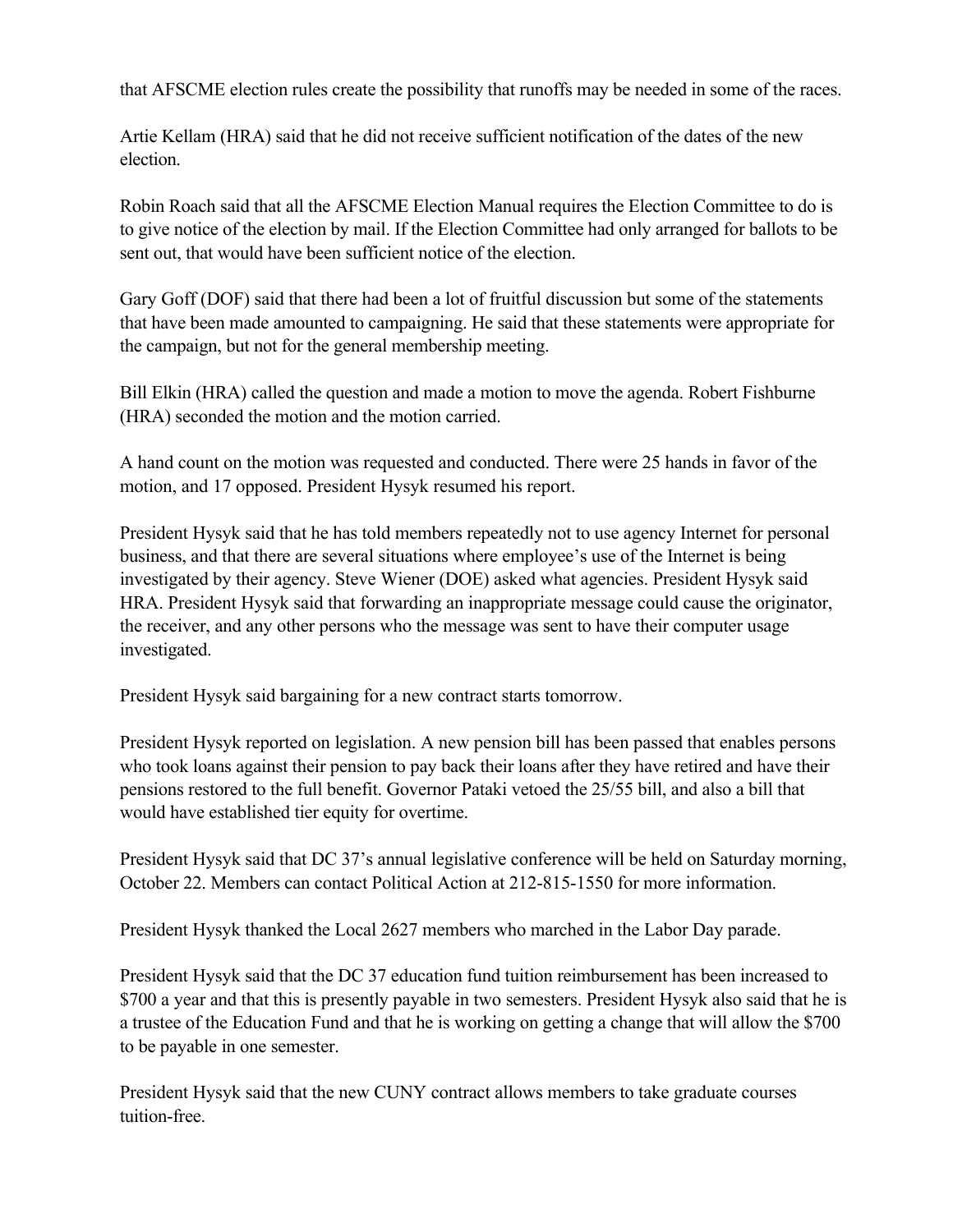President Hysyk said the local's worker's compensation workshop was very successful and the local has other workshops scheduled under the leadership of  $2^{nd}$  Vice President Gary Goff.

President Hysyk said that the process of awarding a new prescription drug contract is nearing completion.

President Hysyk summarized the following motions that were passed by the Local 2627 Executive Board meetings of July, August, and September 2005.

July:

- Motion to accept June 2005 E-board meeting minutes.
- Motion to accept Treasurer's Report.
- Motion to send Cody Childs a letter to thank him for his service as webmaster, and ask him to return all passwords and account IDs related to the website, as well as any e-mail addresses of users he has compiled.
- Motion to contribute \$500 to DC 37 Jewish Heritage celebration.

• Motion to accept resignation of Robert Ajaye as trustee, due to his election as 1<sup>st</sup> Vice President.

• Motion to get DSL for Internet access for the two office computers, and e-mail for one computer. Cost is up to \$360 annually for the DSL and a one-time expense of \$50 for the e-mail.

## August:

- Motion to accept July 2005 E-board meeting minutes.
- Motion to accept Treasurer's Report.
- Motion to appoint 1<sup>st</sup> Vice President Robert Ajaye as chair of the Education Committee.
- Motion to buy 1 table of 10 tickets to DC 37 Italian Heritage at \$800.

## September:

- Motion to accept August 2005 E-board meeting minutes.
- Motion to accept Treasurer's Report.
- Motion to fund rerun of election.
- Motion to buy 4 tickets to Education Scholarship Dinner for \$400 3 for Stephanie

Thomas, her daughter,  $\&$  guest; 1 for 1<sup>st</sup> Vice President Robert Ajaye to represent the local.

President Hysyk suggested that starting in January 2006, the Local may want to consider requiring members who attend an event to pay for a portion of their ticket. President Hysyk took the names of members who wanted a ticket to the Italian Heritage dinner.

## Unfinished Business: